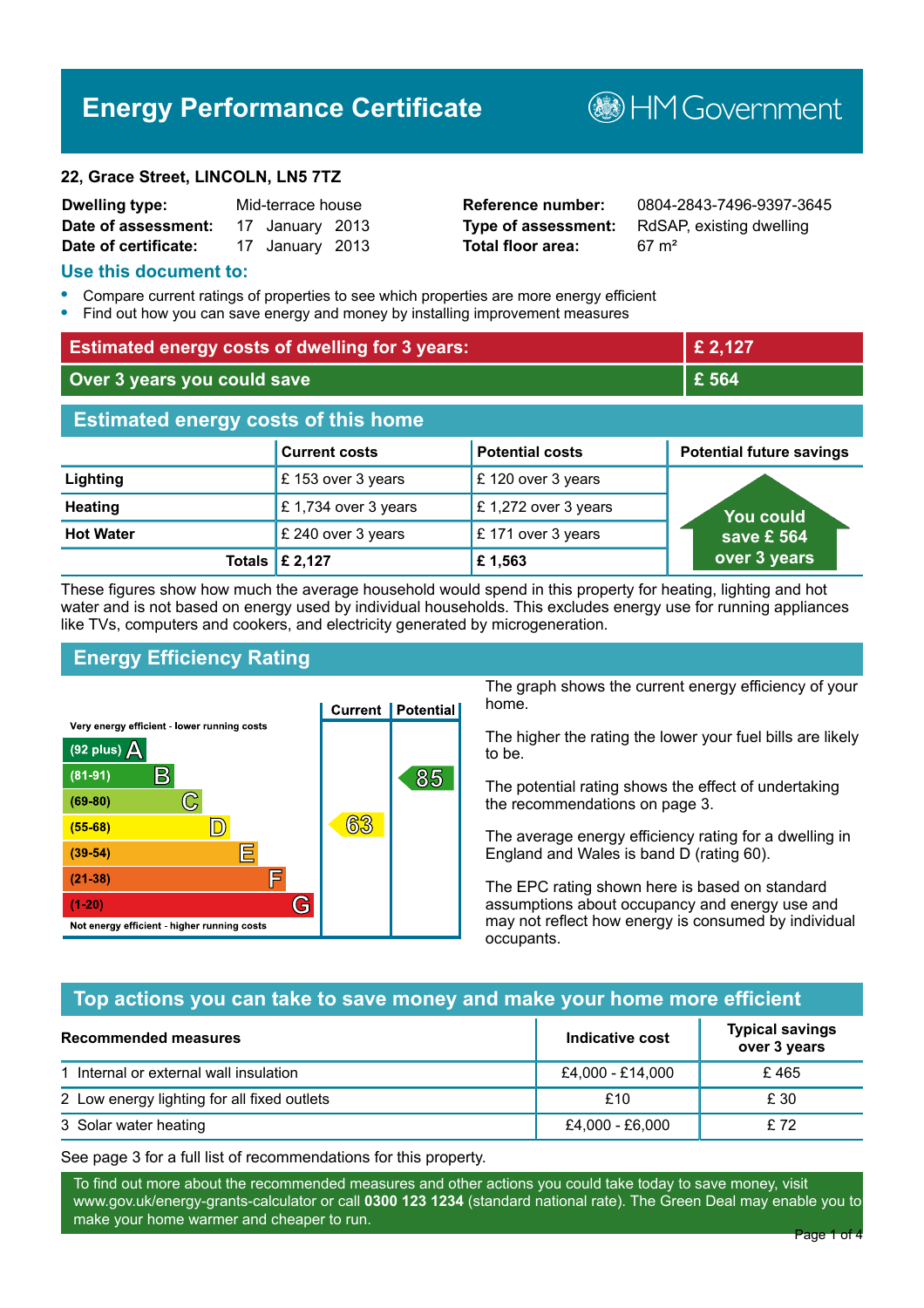#### 22, Grace Street, LINCOLN, LN5 7TZ 17 January 2013 RRN: 0804-2843-7496-9397-3645

**Energy Performance Certificate**

## **Summary of this home's energy performance related features**

| <b>Element</b>        | <b>Description</b>                             | <b>Energy Efficiency</b> |
|-----------------------|------------------------------------------------|--------------------------|
| Walls                 | Solid brick, as built, no insulation (assumed) | *****                    |
| Roof                  | Pitched, 100 mm loft insulation                | ★★★☆☆                    |
|                       | Pitched, no insulation (assumed)               | ★☆☆☆☆                    |
| Floor                 | Solid, no insulation (assumed)                 |                          |
| Windows               | Fully double glazed                            | ★★★☆☆                    |
| Main heating          | Boiler and radiators, mains gas                | ★★★★☆                    |
| Main heating controls | Programmer, room thermostat and TRVs           | ★★★★☆                    |
| Secondary heating     | None                                           |                          |
| Hot water             | From main system                               | ★★★★☆                    |
| Lighting              | Low energy lighting in 71% of fixed outlets    | *****                    |

Current primary energy use per square metre of floor area: 249 kWh/m² per year

The assessment does not take into consideration the physical condition of any element. 'Assumed' means that the insulation could not be inspected and an assumption has been made in the methodology based on age and type of construction.

#### **Low and zero carbon energy sources**

Low and zero carbon energy sources are sources of energy that release either very little or no carbon dioxide into the atmosphere when they are used. Installing these sources may help reduce energy bills as well as cutting carbon. There are none provided for this home.

## **Your home's heat demand**

For most homes, the vast majority of energy costs derive from heating the home. Where applicable, this table shows the energy that could be saved in this property by insulating the loft and walls, based on typical energy use (shown within brackets as it is a reduction in energy use).

| <b>Heat demand</b>           | <b>Existing dwelling</b> | Impact of loft<br>insulation | Impact of cavity<br>wall insulation | Impact of solid<br>wall insulation |
|------------------------------|--------------------------|------------------------------|-------------------------------------|------------------------------------|
| Space heating (kWh per year) | 11.183                   | (849)                        | N/A                                 | (4, 111)                           |
| Water heating (kWh per year) | 1.968                    |                              |                                     |                                    |

You could receive Renewable Heat Incentive (RHI) payments and help reduce carbon emissions by replacing your existing heating system with one that generates renewable heat, subject to meeting minimum energy efficiency requirements. The estimated energy required for space and water heating will form the basis of the payments. For more information, search for the domestic RHI on the www.gov.uk website.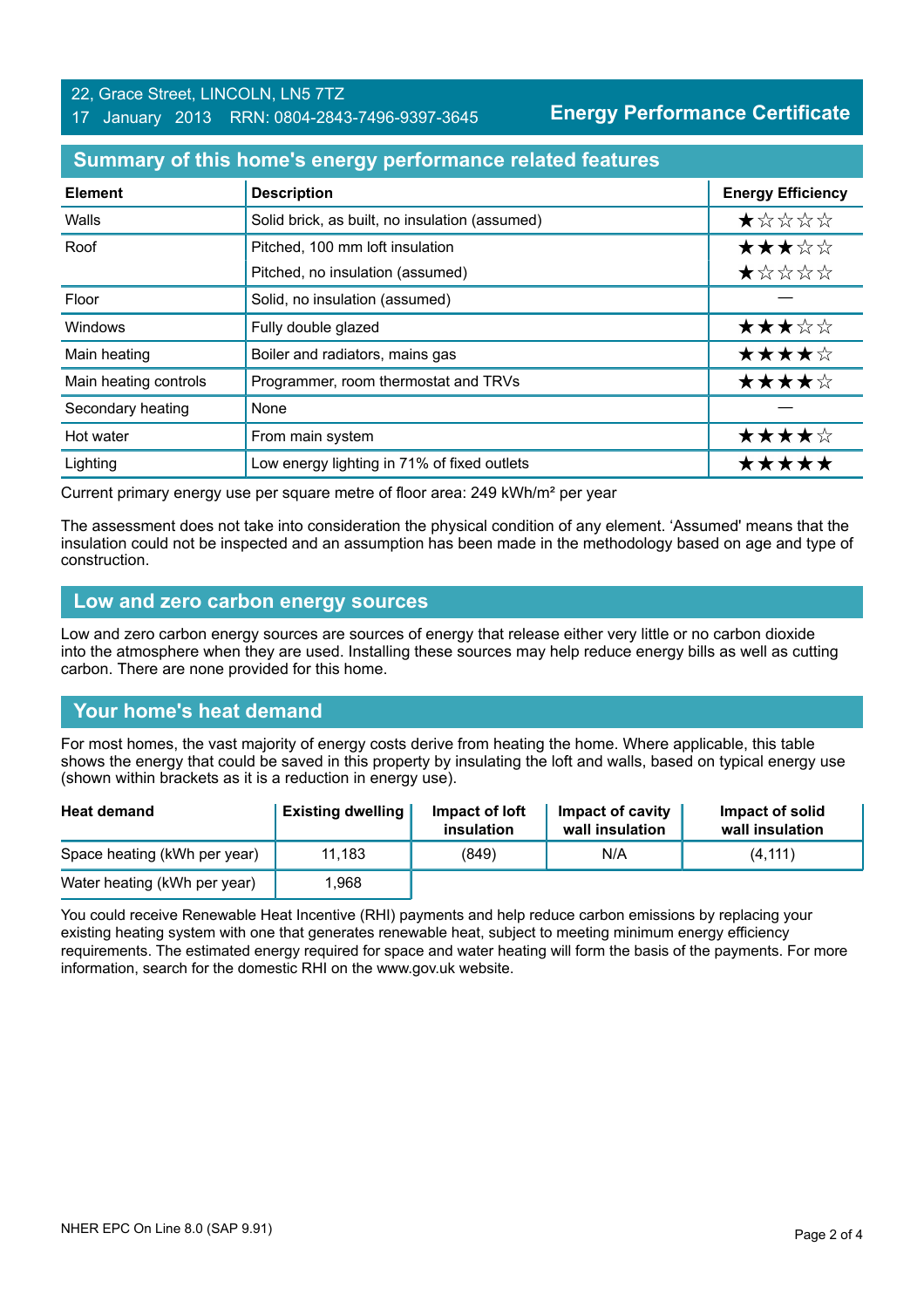#### 22, Grace Street, LINCOLN, LN5 7TZ 17 January 2013 RRN: 0804-2843-7496-9397-3645

## **Recommendations**

The measures below will improve the energy performance of your dwelling. The performance ratings after improvements listed below are cumulative; that is, they assume the improvements have been installed in the order that they appear in the table. Further information about the recommended measures and other simple actions you could take today to save money is available at www.gov.uk/energy-grants-calculator. Before installing measures, you should make sure you have secured the appropriate permissions, where necessary. Such permissions might include permission from your landlord (if you are a tenant) or approval under Building Regulations for certain types of work.

| <b>Recommended measures</b>               | Indicative cost  | <b>Typical savings</b><br>per year | <b>Rating after</b><br>improvement |
|-------------------------------------------|------------------|------------------------------------|------------------------------------|
| Internal or external wall insulation      | £4,000 - £14,000 | £155                               | C71                                |
| Low energy lighting for all fixed outlets | £10              | £10                                | C72                                |
| Solar water heating                       | £4,000 - £6,000  | £24                                | C73                                |
| Solar photovoltaic panels, 2.5 kWp        | £9,000 - £14,000 | £ 226                              | <b>B85</b>                         |
| Wind turbine                              | £1,500 - £4,000  | £ 19                               | <b>B85</b>                         |

## **Opportunity to benefit from a Green Deal on this property**

Green Deal Finance allows you to pay for some of the cost of your improvements in instalments under a Green Deal Plan (note that this is a credit agreement, but with instalments being added to the electricity bill for the property). The availability of a Green Deal Plan will depend upon your financial circumstances. There is a limit to how much Green Deal Finance can be used, which is determined by how much energy the improvements are estimated to **save** for a 'typical household'.

You may be able to obtain support towards repairs or replacements of heating systems and/or basic insulation measures, if you are in receipt of qualifying benefits or tax credits. To learn more about this scheme and the rules about eligibility, call the Energy Saving Advice Service on **0300 123 1234** for England and Wales.